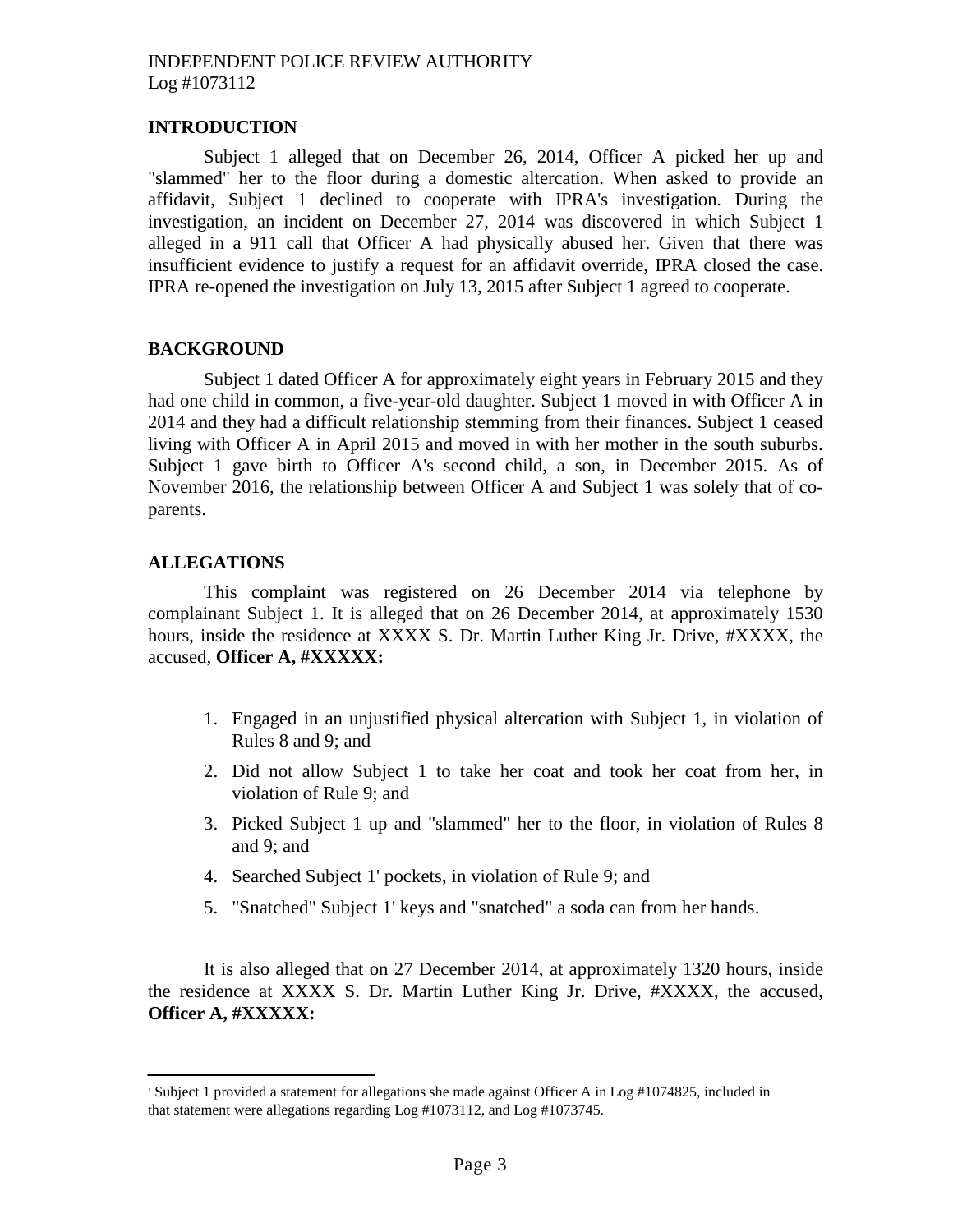6. Engaged in an unjustified physical altercation with Subject 1, in violation of Rule 8.

IPRA alleged that on 26 December 2014, at approximately 1620 hours, at X Hospital, XXXX S. Michigan, the accused, **Officer B, #XXXXX:**

1. Received allegations of misconduct against a Chicago Police Officer from Subject 1 and failed to notify a supervisor as required by General Order 08-01- 02.ii.B.1, in violation of Rule 6.

#### **APPLICABLE RULES AND LAW**

| <b>Rule 6:</b> | Disobedience of an order or directive, whether written or oral.                                      |
|----------------|------------------------------------------------------------------------------------------------------|
| <b>Rule 8:</b> | Disrespect or maltreatment of any person, while on or off duty.                                      |
| <b>Rule 9:</b> | Engaging in any unjustified verbal or physical altercation with any<br>person, while on or off duty. |

#### **G.O. 08-01-02-ii.B.1**

When misconduct is observed or an allegation of misconduct is received by a nonsupervisory member, the member will immediately notify a supervisory member and prepare a written report to their unit commander Officer B obtaining the information received, observations made, and any action taken.

#### **INVESTIGATION**

# **December 26, 2014 Incident**

In an **interview** with IPRA on April 28, 2015, complainant **Subject 1** stated that on December 26, 2014, Officer A came home from working first watch as a police officer and went to sleep. She woke him up to tell him that her mother, Civilian 1, was coming over. He was upset from having his sleep disturbed and told Subject 1 that they needed to clean the apartment. Subject 1 stated that Officer A packed her belongings into bags and placed them into the hallway, but that she did not know why he did that. Subject 1 said that she went and brought her belongings out of the hallway and back into the apartment.

Subject 1 stated that she did not remember exactly what happened next. Subject 1 stated that Officer A tried to take her coat from her because he had bought it for her. Subject 1 stated that they were "tussling up" over her coat;<sup>2</sup> Officer A tried to take the coat from her as she attempted to hang on to it. In the bedroom, Officer A then slammed Subject 1 onto her back and she was unable to immediately get up from the floor. Although Subject 1 believed that Officer A went through her pockets to

<sup>&</sup>lt;sup>2</sup>Transcript of Subject 1, Att. 29; Pg. 84; Ln. 20.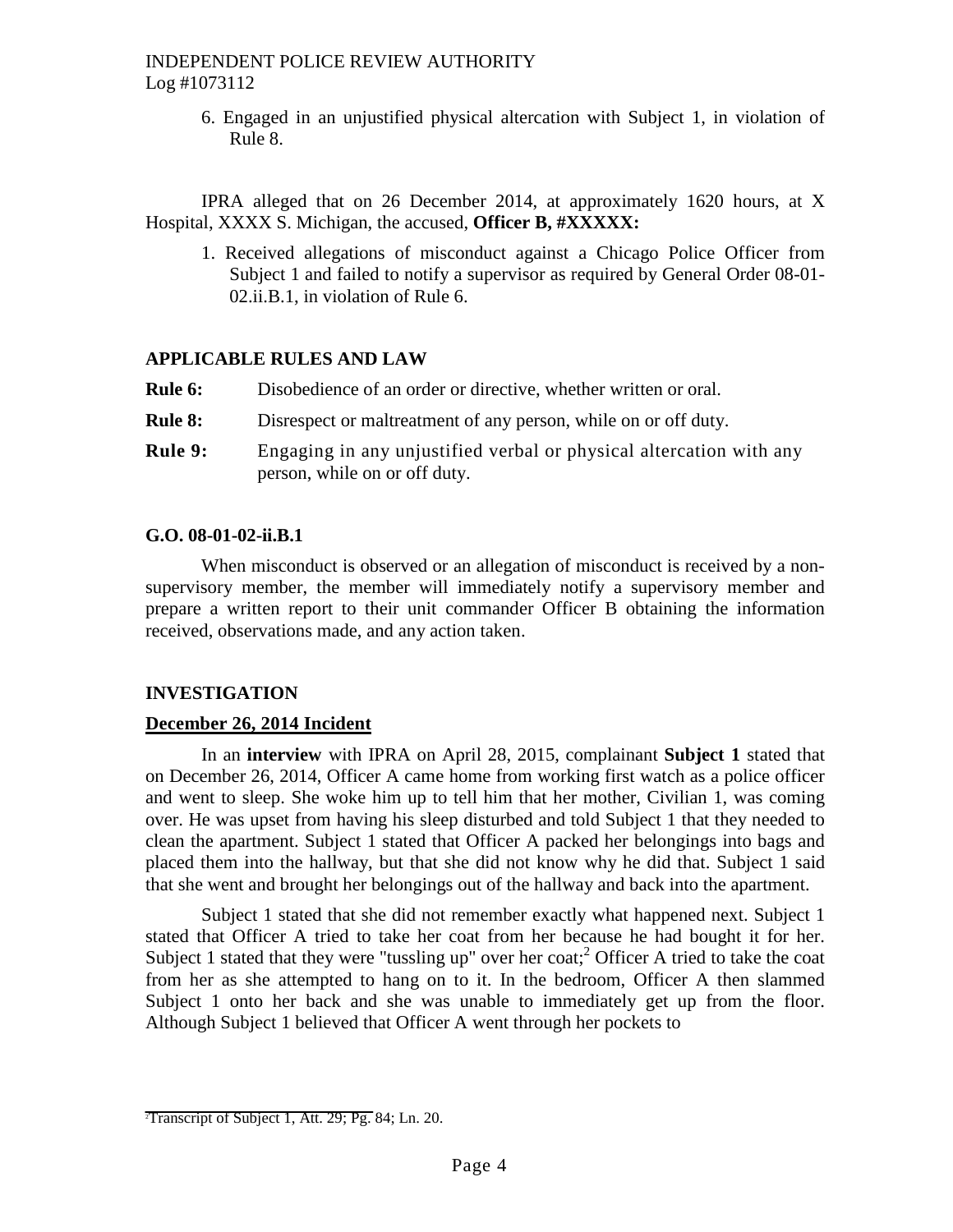retrieve her keys, she was not a hundred percent sure how he obtained her keys, or if he had actually retrieved them from her pockets.

Subject 1 stated that she immediately felt that the right side of her neck and head were strained. Subject 1 decided to go to the emergency room of X Hospital across the street. As she was about to leave, she met her mother Civilian 1 coming from the elevator. Her mother came inside the apartment and Subject 1 told her what had happened. Civilian 1 confronted Officer A and told him that she did not allow her sons to put their hands on their wives, and likewise, she would not allow him to put his hands on her daughter. Officer A stated that he understood. Subject 1 told her mother that she needed go to the hospital. Officer A told Subject 1 that she was exaggerating the situation and that she did not need to go to the hospital.

Subject 1 texted Officer A from X Hospital to inform him that she told staff what had happened.<sup>3</sup> Subject 1 stated that she was cold as she waited in the emergency room so she returned to the apartment to get her coat. While there, she grabbed a can of Strawberry Crush soda to take back to the hospital. Officer A took the soda from her hand and told her that she could not have the soda because he paid for it. When Subject 1 returned to the emergency room, she told staff that her boyfriend had slammed her to the floor. X Hospital staff called police on Subject 1's behalf and a case report was completed.

Subject 1 reported that she informed the hospital that her boyfriend was a police officer, because she remembered that the nurse went up front to alert security. Subject 1 explained that the nurse told her that because police officers have access to the treatment area of the emergency room, she needed to give Officer A's name to security to prevent him from entering.

Subject 1 stated that she told the responding officer, now known as Officer B, that she had been slammed to the floor by her boyfriend Officer A. Officer B completed a case report and advised Subject 1 to leave her boyfriend, stating that getting slammed to the floor was just the beginning and that he did not want to have to write future reports for her documenting more abuse. Subject 1 also stated that Officer B gave her a lot of information and told her that he could not make her file charges but that he would do his job. Officer B gave Subject 1 the telephone number for IPRA but did not file a complaint for her. No sergeant responded to the hospital. Subject 1 stated that she called IPRA after leaving the hospital and filed her own complaint. (Atts. 28, 29, 65).

In a telephone call on October 12 2016, witness Civilian 1 stated that she had a very rocky relationship with her daughter in 2014. Subject 1 moved out of her residence in 2014 and went to live with Officer A. Civilian 1 stated that she had no idea that their relationship was troubled because Subject 1 did not tell her anything about their relationship that was not positive.

On December 26, 2014, Civilian 1 stated that she went to their apartment but could not recall the reason for her visit. As Civilian 1 walked the  $18<sup>th</sup>$  floor hallway toward their apartment, she encountered Subject 1, who was crying.

<sup>&</sup>lt;sup>3</sup> Subject 1 did not retain these text messages and did not present them to IPRA for inclusion in the file.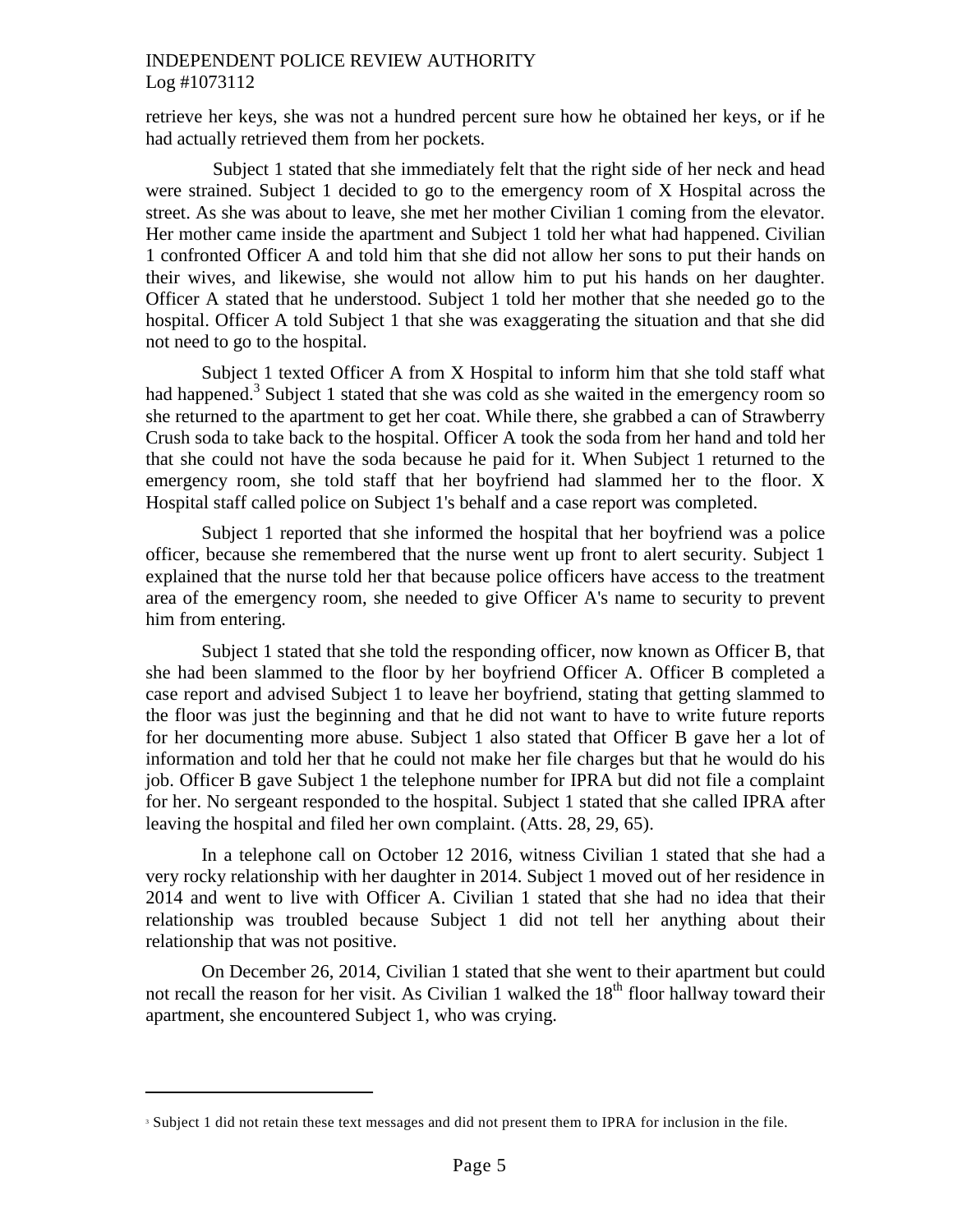Subject 1 told her that nothing was wrong. Civilian 1 then followed Subject 1 to the elevator and stood in front of the elevator to block Subject 1 from getting on the elevator until she told her what was wrong. Subject 1 told her that she was going to the hospital because Officer A picked her up and "slammed" her to the floor. Civilian 1 stated that while she did not observe any injury to Subject 1, she did not doubt her since Officer A was a very big man who stood 6'7" tall. Subject 1 then left to go to the hospital. Civilian 1 did not witness any physical interaction between Officer A and Subject 1.

Civilian 1 stated that she then went to the apartment and yelled at Officer A, telling him that he had no right to put his hands on her daughter. Civilian 1 chastised him for being physical with a 5'4" woman given his large stature. Civilian 1 stated that while she was present when Subject 1 returned from the hospital, she did not know what injuries she sustained or what her diagnosis was. (Att. 56).

**X Hospital Medical Records** documented that Subject 1 sought treatment for neck pain in the emergency room on December 26, 2014 at approximately 1556 hours. Subject 1 complained of neck pain and reported that her head and neck hit the floor after her boyfriend pulled her and threw her to the floor during an altercation. It was documented that staff called the police on Subject 1's behalf. Subject 1 also reported that she had been assaulted in the past. Her physical examination documented that Subject 1 neck displayed tenderness and muscle spasm. Subject 1 was diagnosed with a neck sprain and prescribed Tylenol, Moltrin and Flexeril. Subject 1 was discharged at approximately 2000 hours. (Att. 13)

The **OEMC Event Query** for December 26, 2014 documented that staff from X Hospital Emergency Room called to report that a twenty-eight year-old female had been battered by her boyfriend. Beat XXX responded and completed a case report. (Att. 5).

The first **911 Call** from December 26, 2014 was time-coded at 16:00:35 hours. A staff member in the Emergency Room of X Hospital requested that the police come to complete a case report for a 28-year-old female who had been battered by her boyfriend at XXXX King Drive. The second **911 Call** on December 26, 2014 was time-coded for 18:56:00 hours. A staff member identified as "Civilian 2" requested that police come to the Emergency Room of X Hospital to file a report for battery victim Subject 1 from XXXX S. King Drive. (Atts. 14, 15, 26)

The **Case Report** for Simple Domestic Battery documented that Subject 1 was at X Hospital on December 26, 2014 at 1630 hours, when she reported that her live-in boyfriend, Officer A, picked her up and slammed her on the floor in their apartment approximately one hour earlier. The report also noted that there were no visible signs of injury and that Subject 1 would be treated and released. The case report was classified as **Suspended** after detectives received no response from Subject 1. (Atts. 4, 23, 24).

The **Attendance and Assignment Record** documented that Officer B was assigned to Unit XXX on December 26, 2014. (Att. 32).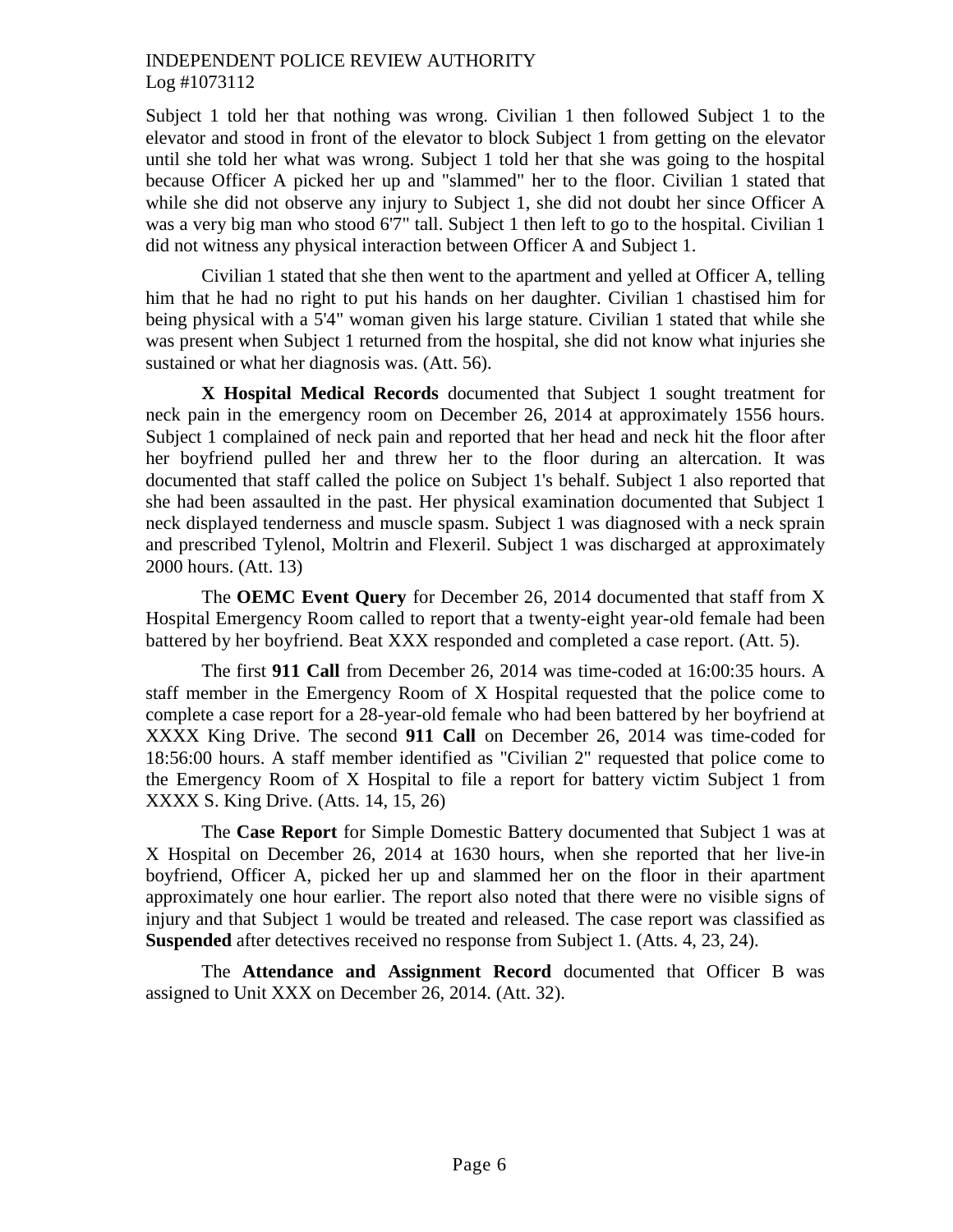In an **interview** with IPRA on December 2, 2015, **Officer B** stated that it was not unusual for him to respond to X Hospital two to three times a day to complete reports for dog bites, batteries, and death investigations. After reviewing Case Report for Domestic Battery Simple, RD XX-XXXXXX, Officer Officer B stated that he had no independent recollection of completing the report. Relying on the case report, Officer B stated that he listed Officer A as the offender based on the information given to him by Subject 1. Had Subject 1 identified the offender as a Chicago Police Officer, Officer B stated that he would have listed Officer A on the case report and notified a supervisor as required by General Order. Officer Officer B stated that he did not request that an Evidence Technician photograph Subject 1 because, according to the case report, she had no visible injury and photographs were not warranted. Officer B denied the allegation made against him, again stating that he would have called a sergeant if Subject 1 had identified the offender as a Chicago Police Officer. (Atts. 41, 57).

In an **interview** with IPRA on October 7, 2016, **Accused Officer A** stated that by December 2014, he and Subject 1 were no longer in a dating relationship but that they continued to live together as roommates. Officer A stated they had an arrangement that Subject 1 was to cook, clean, and contribute 400 dollars a month toward rent. However, Subject 1 was often unemployed and Officer A did not collect money from her, instead telling her to save her money so she could move out. Officer A stated that he also allowed Subject 1 to continue to live with him because he did not want their daughter living in a shelter. Officer A and Subject 1 continued to share the same bed in his one bedroom apartment. Officer A stated that they also sporadically continued to have sexual intercourse, which he stated was a condition of her continuing to live in his apartment. Officer A also stated that he did not provide Subject 1 with a key to the apartment because she did not pay rent consistently and because his lease for the apartment indicated that only one person could live in his one bedroom apartment. Officer A further stated that he did not want to spend \$10.00 to get another set of keys from building management.

Officer A stated that on 26 December 2014, he and Subject 1 verbally argued but he did not remember exactly what they argued about. Subject 1 stated that she was leaving the apartment but first went to a dresser drawer in the bedroom and took Officer A's keys, the only set of keys to the residence. Subject 1 put the keys in her pants pocket and started to walk out of the bedroom. Officer A told Subject 1 that she could leave but not with his keys. Subject 1 ignored Officer A and continued walking toward the door with his keys in her pocket.

Officer A then approached Subject 1 from behind, and placed her in a bear hug, by wrapping his arms around her arms and torso. Subject 1 continued to walk toward the door with Officer A's arms wrapped around her. Officer A stated that he tried to get his keys out of her pants pocket but that they fell to the floor from the awkwardness of her walking forward while he had his arms wrapped around her from behind. Subject 1 also held her pocket closed and resisted Officer A's attempts to retrieve his keys by shaking her arms and holding her pocket. Officer A described them as landing side-by-side on the floor. Officer A stated that neither he nor Subject 1 sustained any injuries from this fall, and that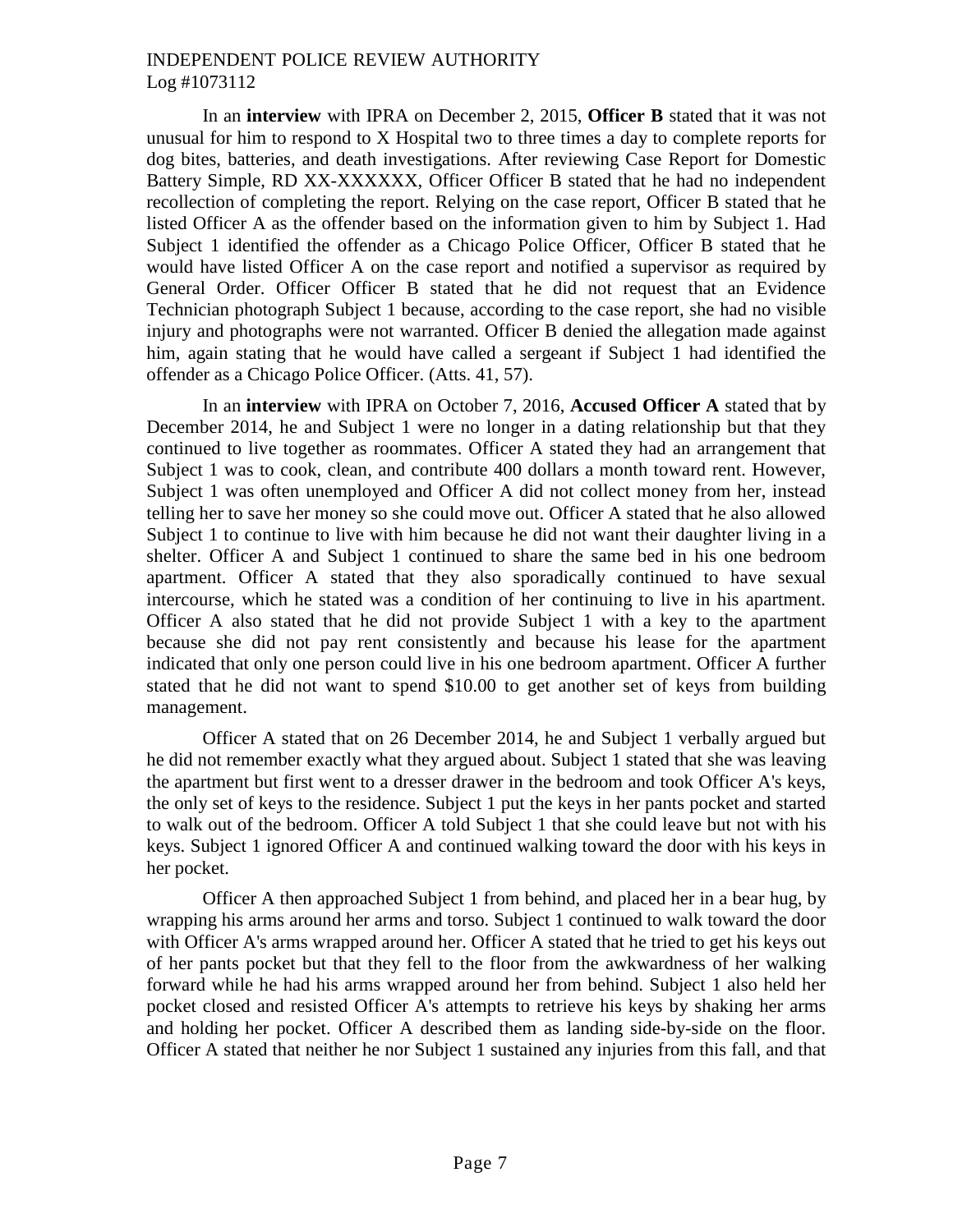Subject 1 did not strike either her neck or head on the floor.

According to Officer A, while they were on the floor, "That's when I reached inside `er pocket and grabbed `er keys."<sup>4</sup> Officer A denied that he searched Subject 1's pockets, but explained that he did go into one pocket of her pants to retrieve his keys. Officer A stated that Subject 1 then left the apartment. Officer A denied engaging in an unjustified physical altercation with Subject 1, stating that the altercation was justified because Subject 1 took something from him and refused to give it back, adding that he would have no access to his apartment if she had been successful in taking his keys. When asked why he did not call police to retrieve his keys from Subject 1, he explained that she would have been gone before they arrived. Officer A denied picking up Subject 1 and slamming her to the floor.

Officer A stated that he had purchased several coats as gifts for Subject 1 throughout their relationship. Officer A denied taking Subject 1's coats and stated that he did not remove her coat from her. Officer A also denied prohibiting Subject 1 from leaving the residence with her coat. Officer A also denied snatching keys and a soda can out of Subject 1's hands.

After being informed of Subject 1 receiving medical treatment at X Hospital, Officer A again denied picking up and slamming Subject 1, stating that he was off balance while holding Subject 1 and that they tripped over each other's feet. Officer A stated that Civilian 1 came to the apartment while Subject 1 was gone but that he did not recall what they talked about. (Atts. 52, 60).

# **December 27, 2014 Incident**

In her **interview** with IPRA on April 28, 2015, complainant **Subject 1** did not address the incident on December 27, 2014. Further attempts to contact Subject 1 for an account of the December 27, 2014 incident were unsuccessful. (Atts. 28, 29, 65).

The first **OEMC Event Query** from December 27, 2014, documented that Subject 1 called 911 at 13:22:38 hours regarding a disturbance with her boyfriend. The second OEMC Event Query documented that Subject 1 called 911 at 13:22:44 hours to report that a man in the apartment had put his hands on her. It was also noted that there was a child on scene. The third OEMC Event Query at 13:30:55 hours documented that Subject 1 called to report that the offender had left and was no longer on scene. Beat XXX responded to Subject 1's request. (Atts. 8 -10).

The first **911 Call** on December 27, 2014, at 13:22:35 hours, documented Subject 1 requested the police to XXXX S. King Drive #XXXX, because she had gone to the emergency room yesterday over a domestic and that there was about to be another domestic situation. The second **911 Call** at 13:26:11 hours documented Subject 1 decline an ambulance. In the third **911 Call** at 13:27:42 hours, a very young child called 911 and requested the police because there was a "big problem." Subject 1 then came on the line and requested that police come because her boyfriend had put his hands on her and he was a Chicago Police Officer who was still at the residence. The fourth **911 Call** at 13:30:52 hours documented Subject 1 state that her boyfriend had left the residence

<sup>4</sup> Att. 60; Pg. 20; Lns. 3-4.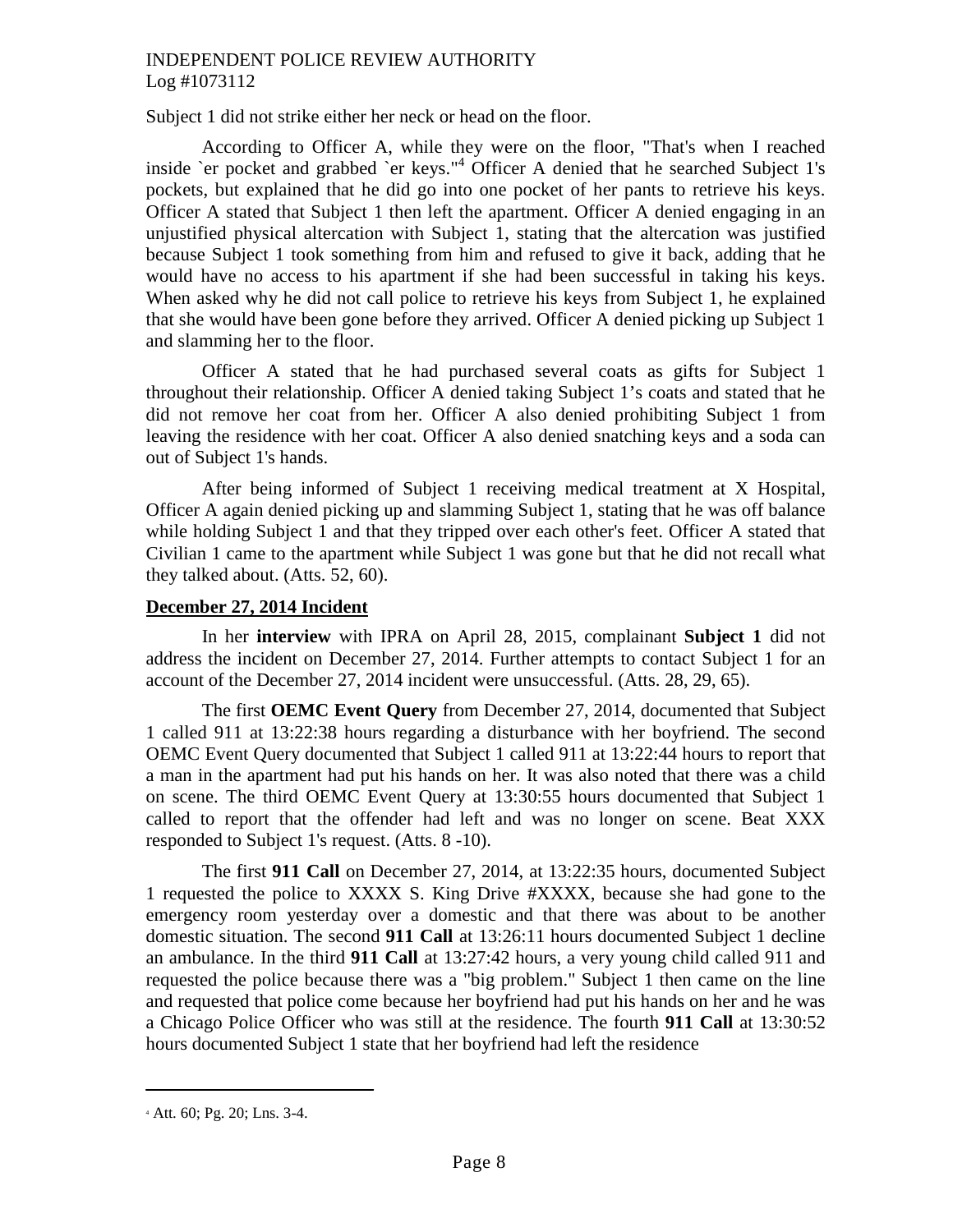and was no longer there. OEMC dispatched Unit XXX to respond to the Domestic Disturbance and reported, "Subject 1 called saying a man in the apartment is putting his hands on her." (Atts. 18 - 22; 26).

The **Attendance and Assignment Record** documented that Officers D, #XXXXX, and E, #XXXX were assigned to Beat 172. (Att. 31).

In an **interview** with IPRA on November 17, 2016, witness Officer C stated that he had often responded to the high rise buildings in the complex that includes XXXX S. King Drive but that he had no recollection of the 27 December 2014 incident. Officer C also stated that he and his partner Officer D, would have requested a sergeant or supervisor to the scene if they were informed that an off duty Chicago Police Officer was involved in a domestic incident.<sup>5</sup> (Atts. 61, 62).

In an **interview** with IPRA on October 7, 2016, Officer A stated that he did not specifically recall what occurred between him and Subject 1 on December 27, 2014, but thought that they may have had an argument. Officer A then stated that he thought that this was the day that Subject 1 called the police and removed items from the residence.<sup>6</sup> After reviewing the 911 calls, Officer A stated that he left the apartment after a verbal argument with Subject 1, and was not present when the police responded. Officer A denied engaging in any kind of physical altercation with Subject 1 on December 27, 2014. (Atts. 52, 60).

<sup>5</sup> No statement could be taken from Officer D because he was on a medical leave and unavailable for interview in November 2016.

<sup>6</sup> This incident occurred on February 10, 2015 and was investigated under Log #1073745.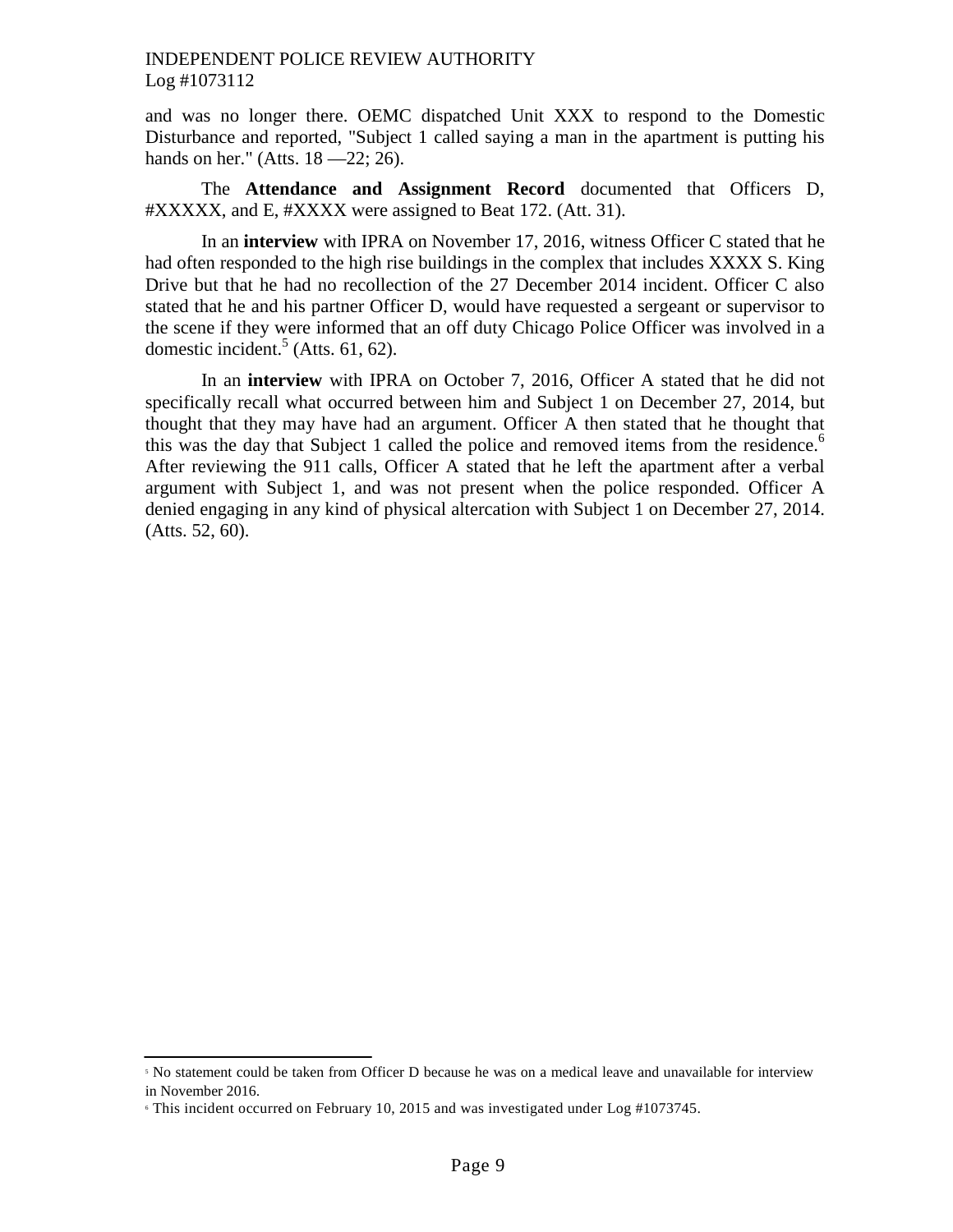#### **CONCLUSION:**

IPRA recommends a finding of **Sustained** for **Allegation #1** against **Officer A,** that on December 26, 2014, at approximately 1530 hours, inside the residence at XXXX S. Dr. Martin Luther King Jr. Drive, #XXXX, he engaged in an unjustified physical altercation with Subject 1 in violation of Rules 8 and 9. Officer A stated that he grabbed Subject 1 from behind and wrapped his arms around her in a bear hug so she would not leave the residence with his keys, which subsequently caused them both to fall to the floor. Although Officer A stated that his actions were justified because Subject 1 took his only keys and he needed to retrieve them, this physical interaction was neither justified nor reasonable. Subject 1 was not a physical threat to Officer A and did not initiate the physical altercation. The totality of the circumstances indicates that this allegation should be **Sustained.**

IPRA recommends a finding of **Not Sustained** for **Allegation #2** against **Officer A** that on December 26, 2014, at approximately 1530 hours, inside the residence at XXXX S. Dr. Martin Luther King Jr. Drive #XXXX, he would not allow Subject 1 to take her coat and removed the coat from her. Officer A denied this allegation, and there were no witnesses to this allegation. There is insufficient evidence to determine if this allegation did or did not occur as alleged.

IPRA recommends a finding of **Sustained** for **Allegation #3** against **Officer A,** that on December 26, 2014, at approximately 1530 hours, inside the residence at XXXX S. Dr. Martin Luther King Jr. Drive, #XXXX, he picked Subject 1 up and "slammed" her to the floor. Although Officer A denied this allegation, his account lacks credibility. Officer A stated that he fell to the floor with Subject 1 as he held her from behind and she continued to walk. Officer A stated that he was unaware that Subject 1 sustained any injury, and that she also landed on her side. Subject 1 sought medical treatment at X Hospital within an hour of the incident. Subject 1 did not tell staff that they fell together onto the floor. Subject 1 told staff that her boyfriend had battered her by pulling her and throwing her to the floor. Subject 1 was diagnosed with a neck sprain.

Subject 1 obtained a case report in which she reported that Officer A picked her up and "slammed" her to the floor. Subject 1 also made immediate outcry to her mother, Civilian 1, when she encountered her in the hallway outside of their apartment as she was headed to X Hospital. Civilian 1 stated that her daughter told her that Officer A picked her up and "slammed" her to the floor. While Subject 1 stated that she saw no visible injury to her daughter, she did not doubt it because of Officer Officer A's large size.

The consistency and immediacy of the account provided by Subject 1 to Civilian 1, X Hospital, and Officer B as documented in the case report, along with the diagnosis of neck sprain, indicates that Subject 1' description of the incident was credible. Therefore, based on the preponderance of the evidence, this allegation should be Sustained.

IPRA recommends a finding of **Not Sustained** for **Allegation #4** against **Officer A,** that on December 26, 2014, at approximately 1530 hours, inside the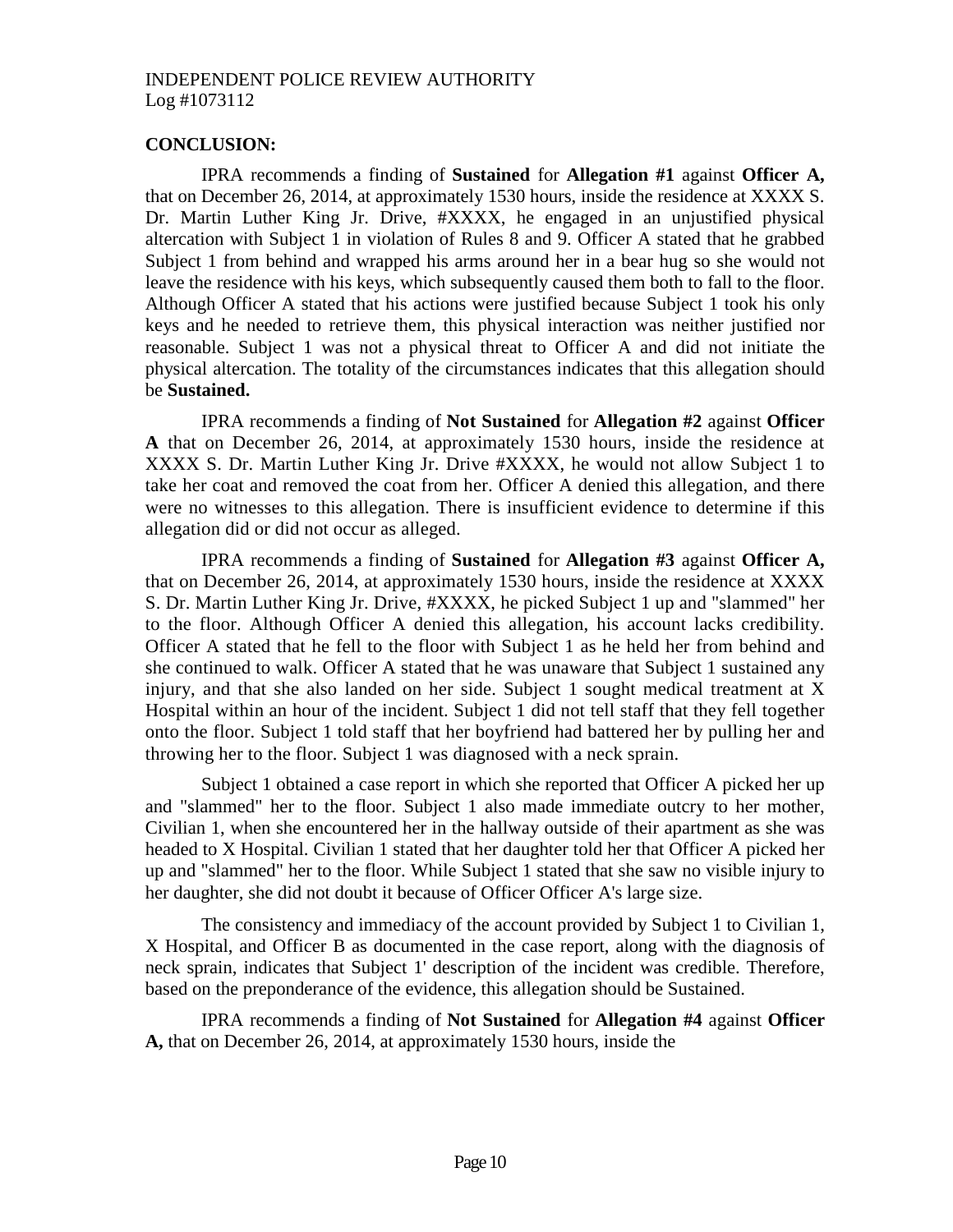residence at XXXX S. Dr. Martin Luther King Jr. Drive, #XXXX, he searched Subject 1's pockets. Officer A denied this allegation and stated that he only went into Subject 1's pants pocket to retrieve his keys and did not search her person. Subject 1 stated that Officer A searched her and then stated that Officer A took her keys from her hand. Subject 1 then stated that she did not recall how Officer A obtained the keys. There are no witnesses to this allegation. Based on the inconsistent descriptions of Officer A's actions, there is insufficient evidence to determine if this allegation did or did not occur as alleged.

IPRA recommends a finding of **Not Sustained** for **Allegation #5** against **Officer A,** that on December 26, 2014, at approximately 1530 hours, inside the residence at XXXX S. Dr. Martin Luther King Jr. Drive #XXXX, he "snatched" keys and a soda can from Subject 1' hands. Officer A denied this allegation. There are no witnesses to this incident. There is insufficient evidence to determine if this allegation did or did not occur as alleged.

IPRA recommends a finding of **Not Sustained** for **Allegation #6** against **Officer A,** that on December 27, 2014, at approximately 1320 hours, inside the residence at XXXX S. Dr. Martin Luther King Jr Drive #XXXX, he engaged in an unjustified physical altercation with Subject 1. When Subject 1 called 911, she first reported that there was about to be another domestic. In subsequent calls to 911 Subject 1 reported that her boyfriend had put his hands on her and that he had left the residence. Subject 1 did not provide an account of this incident to IPRA. Officer A denied this allegation. There are no witnesses to this incident. There is insufficient evidence to determine if this allegation did or did not occur as alleged.

IPRA recommends a finding of **Not Sustained** for **Allegation #1** against **Officer B,** that on December 26, 2014, at approximately 1630 hours, at X Hospital, XXXX S. Michigan Avenue, he received allegations of misconduct against a Chicago Police Officer from Subject 1 and failed to notify a supervisor as required by General Order 08-01- 02.ii.B.1. Although Subject 1 stated that she identified her abusive boyfriend as Officer A to Officer B and X Hospital staff, there is no evidence to support this assertion. Medical Records from X Hospital did not identify Officer A by name as Subject 1's abusive boyfriend, nor did they document that her abuser was a Chicago Police Officer.

Similarly, staff from X Hospital did not report in their 911 calls that Subject 1 was battered by a Chicago Police Officer. The OEMC call-taker dispatched the job as a battery report needed and not as a domestic battery involving a Chicago Police Department. Officer B stated that Subject 1 did not identify her abuser as a Chicago Police Officer or he would have identified him as one on the case report and would have requested a supervisor to initiate a CR Number. Officer B denied this allegation. There is insufficient evidence to determine if this allegation did or did not occur as alleged.